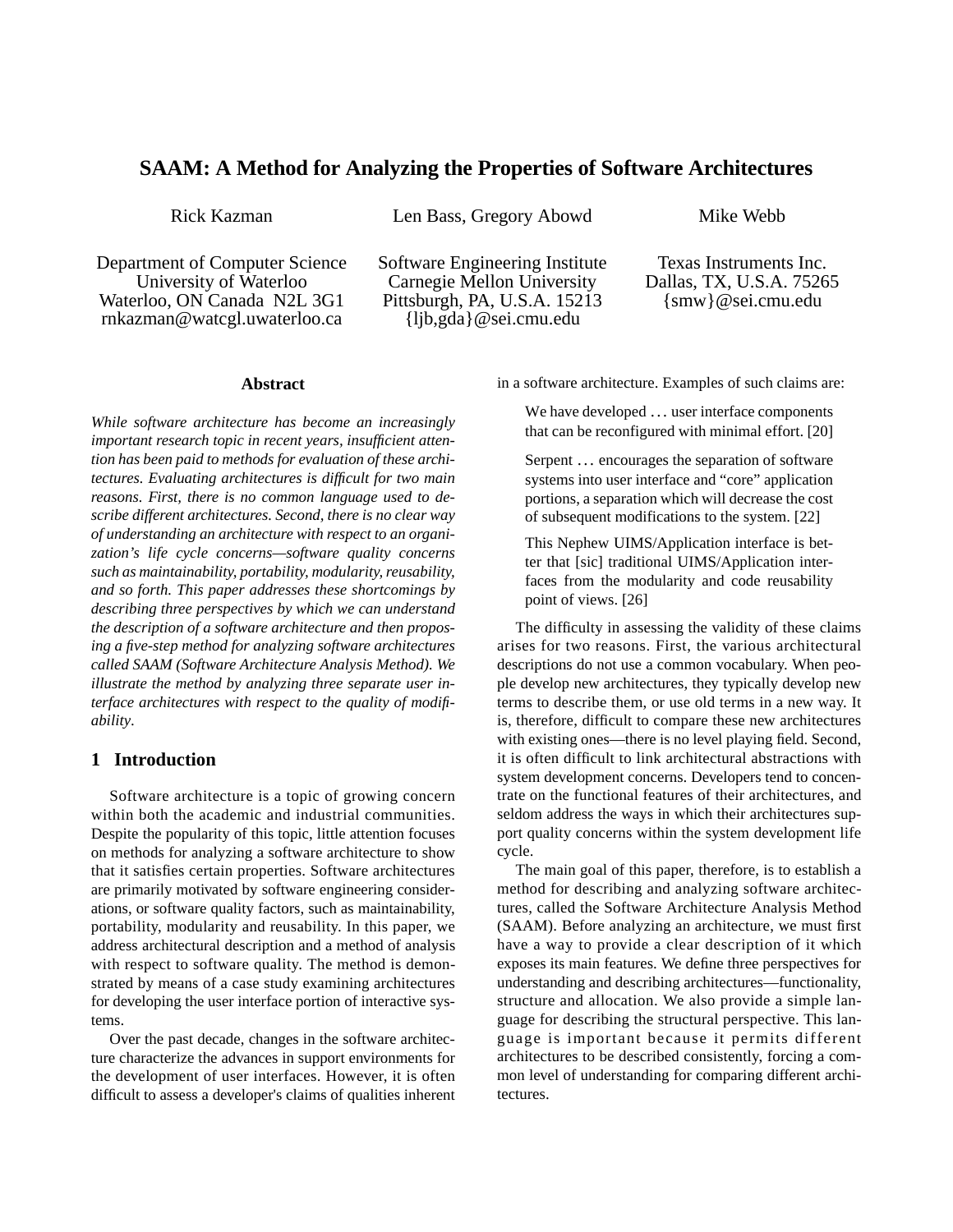After we have a way to describe an architecture, we can apply the SAAM to analyze it. The main activities involved in the SAAM are enumerated below.

- 1. Characterize a canonical functional partitioning for the domain.
- 2. Map the functional partitioning onto the architecture's structural decomposition.
- 3. Choose a set of quality attributes with which to assess the architecture.
- 4. Choose a set of concrete tasks which test the desired quality attributes.
- 5. Evaluate the degree to which each architecture provides support for each task.

It is a secondary goal of this paper is to demonstrate the utility of this general architectural analysis method for the evaluation of user interface architectures.

## **1.1 Background**

Our approach to the analysis of software at the architectural level reflects a growing trend in software engineering. That trend emphasizes a better understanding of general architectural concepts as a foundation for the proof that a system meets more than just functional requirements [12]. We agree with Perry and Wolf [18] that an architectural description provides multiple perspectives of different information, though their perspectives would rightly be considered as perspectives on structure in our terms. They also promote the use of a small lexicon of elements to portray structure as do Abowd, Allen and Garlan [2] and Garlan and Shaw [8]. Our small lexicon, however, resulted more because it was sufficient for the task at hand and not out of any conviction that a small vocabulary was essential.

We are not original in our desire to predict the quality of a software product from a higher level design description. For example, Parnas [17] motivated the use of modularization or information hiding as a means of high-level system decomposition to improve flexibility and comprehensibility. Stevens, Myers and Constantine [25] introduced the notions of module coupling and cohesion to evaluate alternatives for program decomposition. The software metrics community has used these notions to define predictive measures of software quality (see, for example, the work by Briand, Morasca and Basili [6]). Our analysis method appeals to a more abstract evaluation of how the architecture fulfills the domain functionality and other nonfunctional qualities. We do not present any metrics for predictive evaluation, but instead present an examplebased method for performing a more qualitative evaluation.

Garlan and Shaw demonstrated how the examination of

significant architectural case studies can help to define the field of software architecture, and this is why we chose to ground our general analysis method in a concrete domain. Although we have extensive experience in the field of Human-Computer Interaction and user interface development and analysis, our main interest in writing this paper was not so much for the HCI community but for the general software engineering community interested in understanding how clear and coherent software architectures can aid in analysis. Having said that, there is a clear contribution in our work for the user interface development community. There is an abundance of literature which takes a taxonomic approach to classifying the many user interface development tools ([4], [11]). Rather than simply classify various user interface development tools, we provide a means of evaluating their suitability for producing modifiable interactive systems.

### **1.2 Overview**

In Section 2, we define the three distinct perspectives, functionality, structure and allocation, used to describe a software architecture and we introduce the simple lexicon for the structural perspective. The remainder of the paper demonstrates the application of the SAAM to the case study of user interface software. In Section 3, we define a canonical functional partitioning for user interface software and examine how that functionality is allocated for three distinct user interface development environments. In Section 4, we discuss one quality attribute, modifiability, important for user interface software. We then identify two benchmark modification tasks which are used in Section 5 to evaluate the architectures assumed by the different development environments. In Section 6, we summarize the results of this paper and point to further work on this topic.

#### **2 Perspectives on architectures**

The architectural design of a software system can be described from (at least) three perspectives—the functional partitioning of its domain of interest, its structure, and the allocation of domain function to that structure. These perspectives reflect a consensus within the software engineering community, as witnessed by the literature ([8],  $[13]$ ,  $[21]$ ,  $[24]$ ). We will discuss each of these perspectives in turn.

## **2.1 Functionality**

A system's functionality is what the system does. It may be a single function or a bundle of related functions which together describe the system's overall behavior. For large systems, a partitioning divides the behavior into a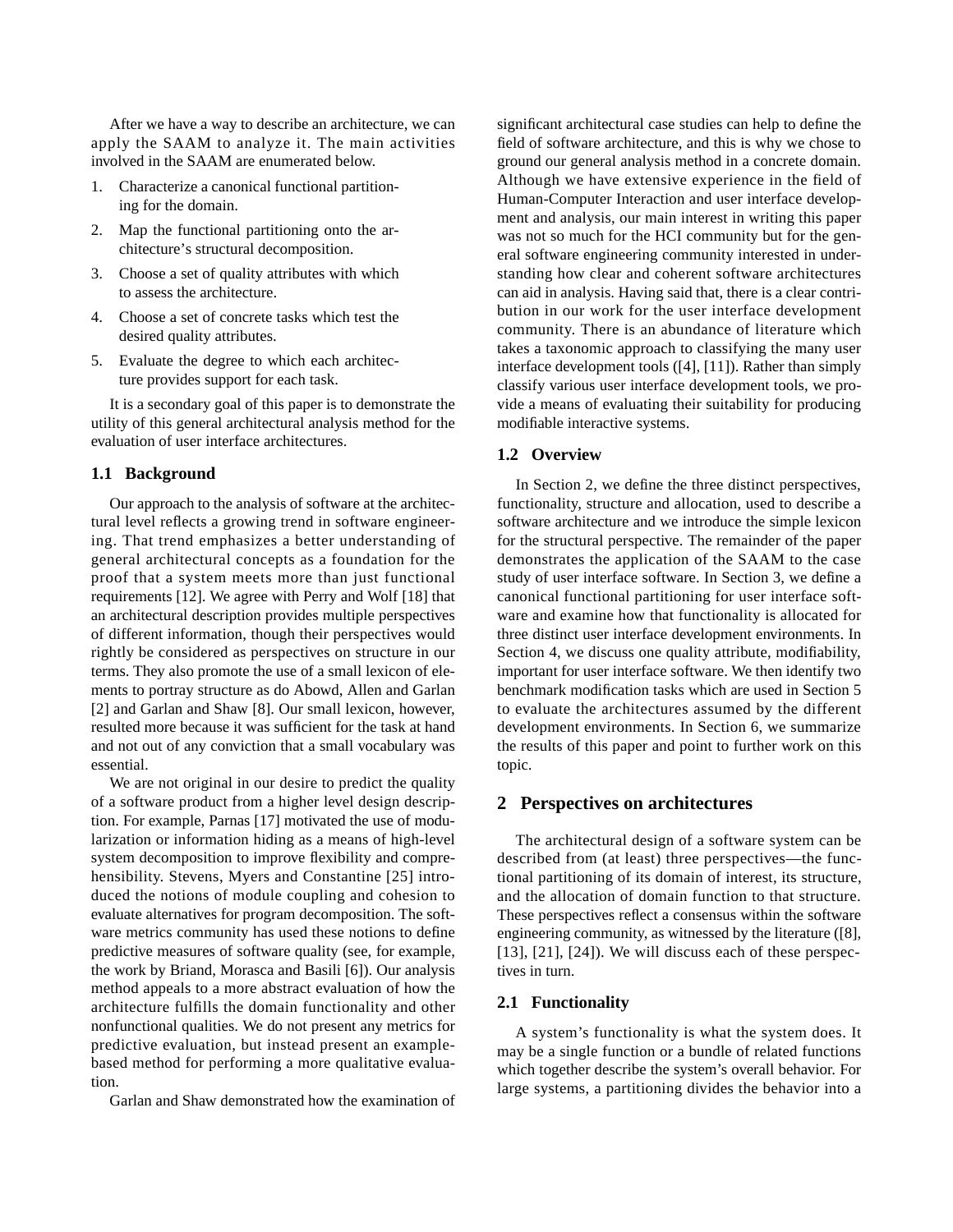collection of functions which together comprise the system's function but which are individually simple to describe or otherwise conceptualize.

Typically, a single system's functionality is decomposed through techniques such as structured analysis [30] or object oriented analysis [22], but this is not always the case.When discussing architectures for a collection of systems in some common domain, such as we are doing here, the functional partitioning is often the result of a domain analysis. In a mature domain (e.g., databases, user interfaces, flight simulators, and VLSI design), the partitioning of functionality has been exhaustively studied and is typically well understood, widely agreed upon, and canonized in implementation-independent terms. Another common name for a canonical functional partitioning is a reference architecture, but we choose not to use that name for fear of overloading the term architecture.

### **2.2 Structure**

A system's software structure reveals how it is constructed from smaller connected pieces. The structure is described in terms of the following parts:

- 1. A collection of components which represent computational entities (e.g., a process) or persistent data repositories (e.g., a file);
- 2. A representation of the connections between the components, that is, the communication and control relationships among the components.

In our analysis of architectures, we make use of a small and simple lexicon for describing structure, as indicated in Figure 1.



Square-cornered boxes with solid lines represent processes, or independent threads of control. Round-cornered

boxes represent computational components which only exist within a process or within another computational component (e.g. procedures, modules). Square cornered shaded boxes represent passive data repositories (typically files). Round-cornered shaded boxes represent active data repositories (e.g., an active database). Solid arrows represent data flow (uni- or bi-directional) and grey arrows represent control flow (also uni- or bi-directional). This lexicon has been defined to meet the descriptive needs of this paper; it should not be construed as a complete vocabulary for all structural descriptions.

To understand the overall behavior of a system, we would need to provide more detailed descriptions of the computations possible within components and the overall coordination of a collection of components with various connection relationships between them. Such computational and coordination models should be explicit in an architectural description [1]. However, we do not include such information in our lexicon.

#### **2.3 Allocation**

The allocation of function to structure identifies how the domain functionality is realized in the software structure. The purpose of making explicit this allocation is to understand the way in which the intended functionality is achieved by the developed system. There are many structural alternatives and many possible allocations from function into that structure. Software designers choose structural alternatives on the basis of system requirements and constraints which are not directly implied by the system's functional description. It is the allocation of function to structure which we will be examining most closely in this paper, because the allocation choices most strongly differentiate architectures within a given domain.

## **3 Description of architectures for user interfaces**

We can now describe a number of software architectures for user interfaces in terms of a canonical functional partitioning for the domain, the individual structural decomposition and the allocation from functionality to that structure. Once we have these architectural descriptions, we will have the basis for a more intellectually satisfying comparison of different user interface software architectures. We begin with a description of a canonical functional partitioning for this domain before describing three influential non-commercial user interface architectures—Serpent, Chiron and Garnet.

### **3.1 The Arch/Slinky metamodel**

The Arch/Slinky metamodel of user interface architec-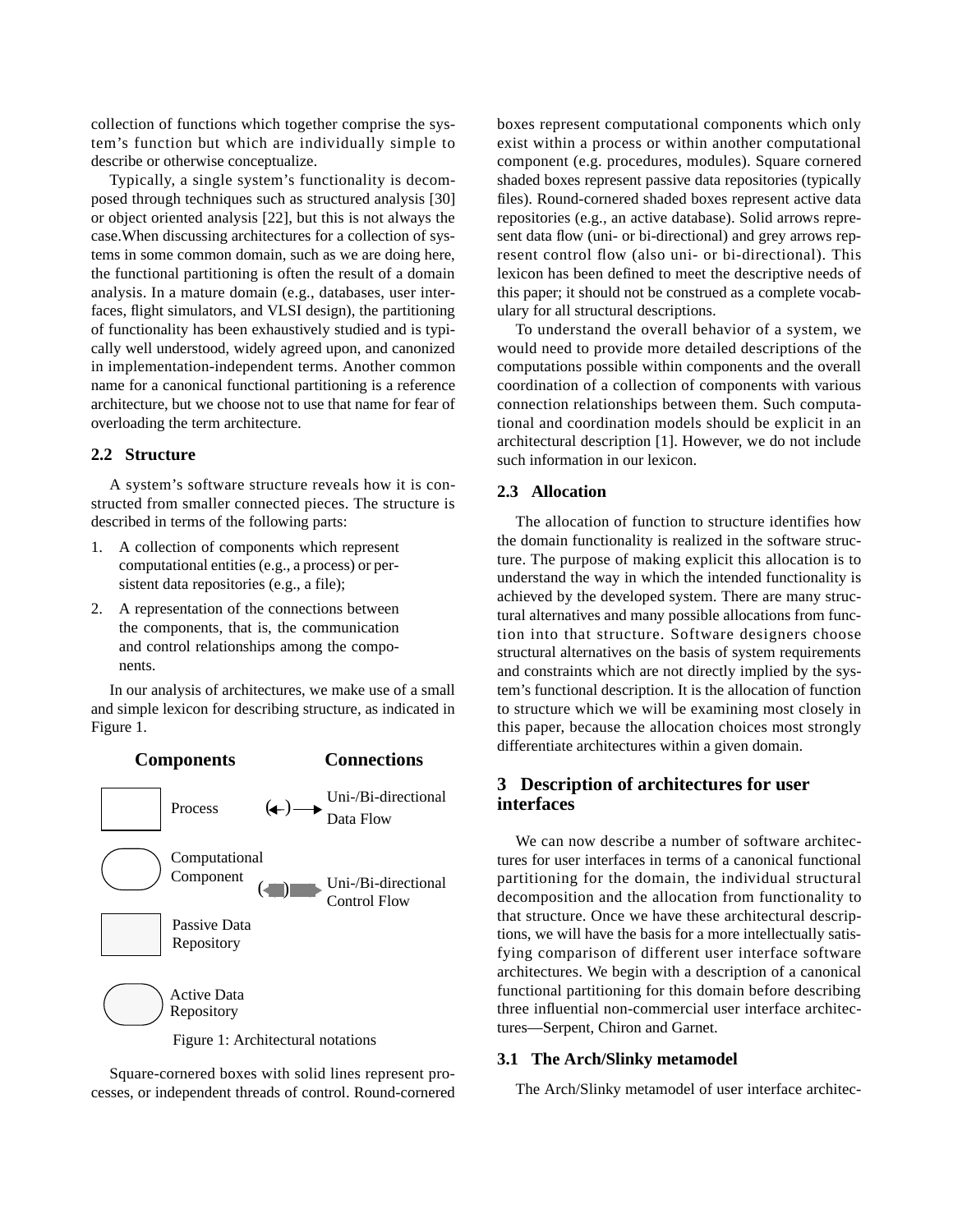tures [29] will serve as our canonical functional partitioning for this domain. It is an extension of the Seeheim model of user interface management systems [19], and is the result of wide discussion and agreement amongst user interface researchers and developers. Arch/Slinky identifies the following five basic functions of user interface software:

- **•** *Functional Core* (FC). This component performs the data manipulation and other domain-oriented functions. It is these functions that the user interface is exposing to the user. This is also commonly called the Domain Specific Component, or simply the Application.
- **•** *Functional Core Adapter* (FCA). This component aggregates domain specific data into higher-level structures, performs semantic checks on data and triggers domain-initiated dialogue tasks.
- **•** *Dialogue* (D). This component mediates between the domain specific and presentation specific portions of a user interface, performing data mapping as necessary. It ensures consistency (possibly among multiple views of data) and controls task sequencing.
- **•** *Logical Interaction* (LI) component. This component provides a set of toolkit independent objects (sometimes called virtual objects) to the dialogue component.
- **•** *Physical Interaction* (PI) component. This component implements the physical interaction between the user and the computer. It is this component which deals with input and output devices. This is also commonly called the Interaction Toolkit Component.

 In the remainder of this section, we will provide structural descriptions of the Serpent, Chiron and Garnet user interface development environments. Each of these development environments assumes a structure for application built within that system. We will first show that graphical structure assumed by the authors of the development environment. We will then recast that structure using the lexicon defined in Section 2.2. Superimposed on that structural description will be the allocation of domain function given by the Arch/Slinky canonical functional partitioning.

### **3.2 Serpent**

Serpent identifies a dialogue controller, the presentation and the application as three distinct processes in its architecture [3], as shown in Figure 2.

Application modules contain the computational semantics required for the application. Although there can theoretically be many different applications contained within a given run-time instance of Serpent, there is typically only



Figure 2: The Serpent architecture (adapted from [3])

one. Presentation modules provide techniques for supporting interaction at both the logical and physical level completely independent of application semantics. Different presentation modules in a given run-time instance are possible, although once again, not typical. Given that application and presentation modules are separate, there must be a way to coordinate a given application component with a presentation component. That is the purpose of the dialogue controller. The dialogue component mediates the user's interaction with an application, through the control of the presentation.

All communication between Serpent components is mediated by constraints on shared data in the database shown in Figure 2. This structure is implemented as an active database—when values in the database change, they are automatically communicated to any component which is registered as being interested in the data. This global database physically resides in the same process as the dialogue controller but is logically independent from *all* of the Serpent components. A dialogue manager sits within the dialogue controller process and mediates the connection between application and presentation. The dialogue manager is further decomposed into a collection of view controllers (not shown in Figure 2) which provide a finer grain of correspondence between application and presentation objects.

Figure 3 indicates how the five basic functional roles of a user interface architecture, as identified in section 3.1, are mapped onto Serpent's software structure. Dotted lines are used, in this and following figures, as a visual indication of the allocation of functionality to portions of the structure. This is done for analysis purposes only and should not be interpreted as having any other structural implications.

Several things have changed between Figure 2 and Fig-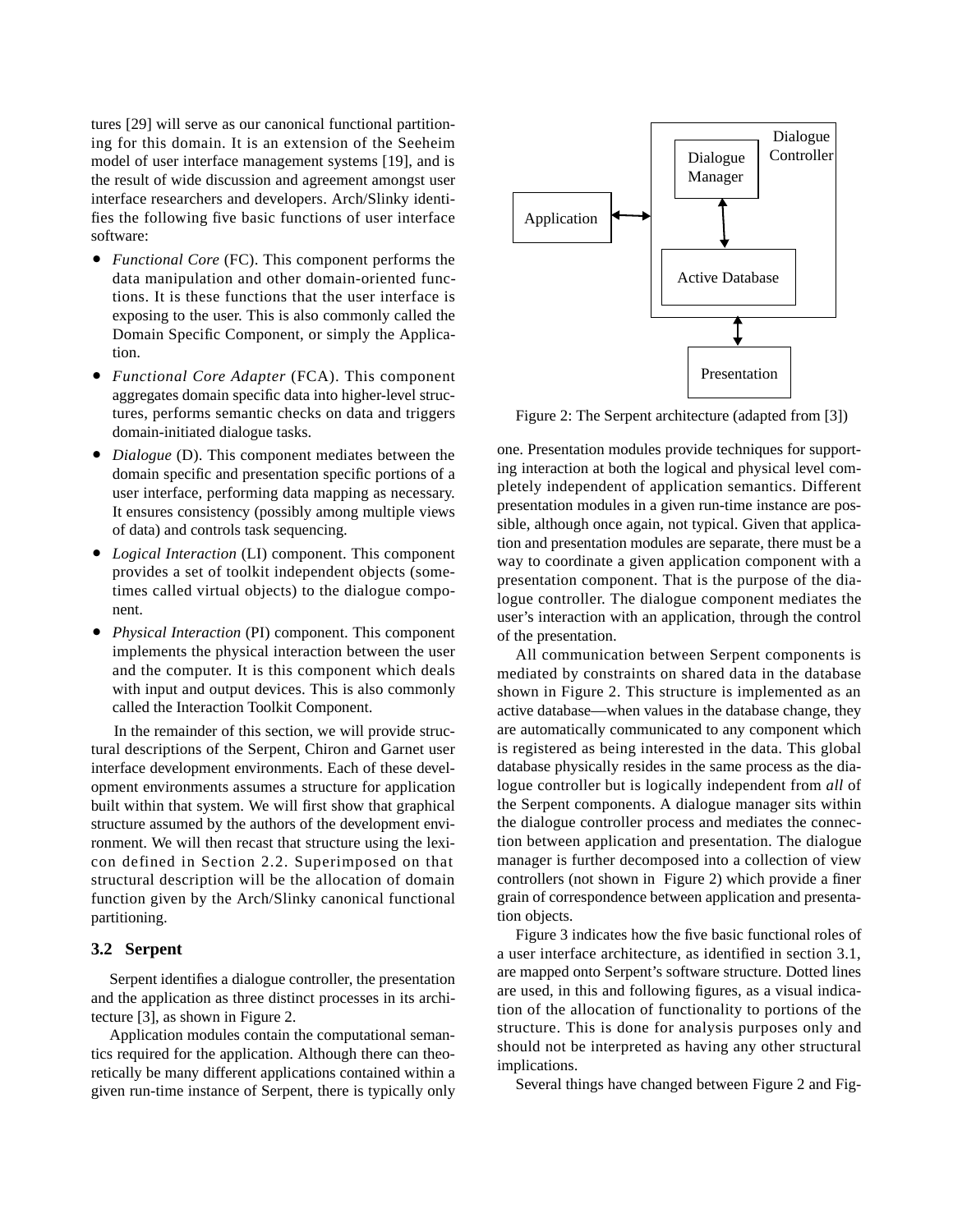

Figure 3: Serpent architecture (annotated)

ure 3. The architecture has been redrawn using the notation given in section 2.2, and the functional roles have been overlaid on the structure of Serpent, in order that the allocation of functionality to structure may be illustrated.

There are several points of interest to note in this recharacterization of Serpent's structure:

- **•** there is no structural separation between the PI and LI functions in the presentation process;
- there is no structural separation between the FCA and D functions in the dialogue controller process;
- **•** except for the dialogue manager, all of Serpent's components are monolithic—that is, they provide no *architectural* support for subdivision of functionality within a component. Within the dialogue manager, a *view controller* hierarchy provides an architectural decomposition.There are other forms of support that allow for further subdivision of functionality. For example, in

Serpent a glue language is used within the presentation process to separate physical aspects of a window system/toolkit from logical aspects. This glue, therefore, supports the subdivision of the presentation process into physical interaction and logical interaction functions.

This last point is important to remember. We are only concerned with architectural support in this paper. We do not discuss other forms of support, such as language support as exemplified by the use of glue in Serpent, though we recognize their potential importance.

## **3.3 Chiron**

The Chiron architecture [24] was built with the expressed goals of addressing life cycle concerns of maintainability and sensitivity to environmental changes. A Chiron architecture consists of a client and a server. The client consists of an application, which exports a number of abstract data types (ADTs) which Chiron encapsulates within Dispatchers. Dispatchers communicate with Artists, which maintain abstract representations of their associated ADTs in terms of an abstract depiction library (ADL).

A Chiron server consists of the ADL, a virtual window system, and an instruction/event interpreter. The virtual window system translates abstract interface depictions into concrete ones. The instruction/event interpreter responds to requests from Artists to change the abstract description and translates those requests into changes to the presentation. It also responds to events from users and translates those back into Artist requests.

The architecture of a typical system developed under Chiron is shown in Figure 4.

The Chiron architecture clearly separates the application (functional core) from the rest of the system, as would be expected in a system which was built with the expressed goal of minimizing sensitivity to environmental



Figure 4: A typical Chiron architecture (adapted from [24])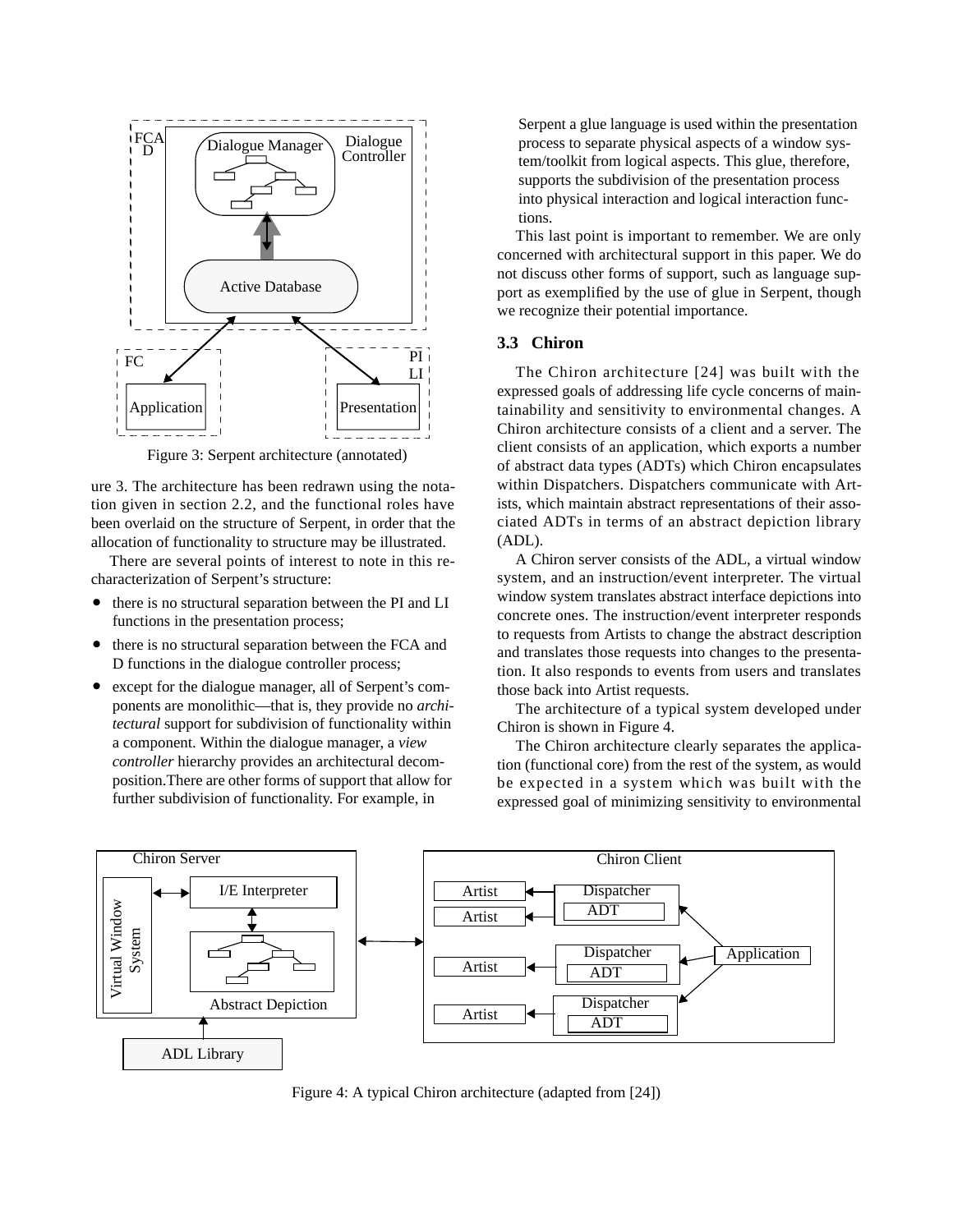

Figure 5: Chiron architecture (annotated)

changes. The dispatchers/ADTs together form the functional core adapter. It seems clear that the Artists contain some of the dialogue, for example, maintaining a correspondence between objects from the application domain and interface objects from the presentation domain. However, what is less clear, from the architectural description, is where the "state" of the dialogue lives. For example, where does one put the information that the "paste" option in an edit menu should be grayed out unless something has previously been cut or copied? Another type of dialogue issue is maintaining relationships among the interface objects. For example, when a user selects the "Save As" option in a file menu, something in the dialogue must cause a file selection box to be created. Once again, the location of these sorts of dialogue issues is not clear from Chiron's architectural description. These dependencies might exist in the Artists or the ADTs. [28]

The physical interaction component appears to be located in Chiron's Virtual Window System component, and the logical interaction component is encapsulated within the ADL. As a result of this characterization, we can provisionally annotate the Chiron architecture as shown in Figure 5.

This re-characterization indicates the logical division of functionality in Chiron, according to the Arch/Slinky meta-model. Note that by re-characterizing Chiron's architecture in this way, we can now begin to understand its relationships to other architectures, such as Serpent's. This task is considerably more difficult when trying to compare architectures based upon their own representations and claims. What we have done is to develop a common language for making architectural comparisons.

#### **3.4 Garnet**

The emphasis for systems developed under Garnet [15] is on control of the runtime behavior of interaction objects and the visual aspects of the interface. This is a different emphasis from Serpent and Chiron, which were expressly interested in maintainability and separation of concerns.

The architecture of applications built with Garnet is a single process, with Common Lisp and the X11 window system as its foundations (above an assumed operating system). The Garnet toolkit is built on top of this foundation. At the very top are high-level Garnet tools (which we call Garnet applications). Garnet is thus commonly presented as a layered system, as shown in Figure 7.



Figure 6: The Garnet architecture (adapted from [15])

However, Garnet applications are not strictly layered. In a strictly layered system, the *n*th layer hides all details of the layers *n-1* and lower, and is available only to layer *n+1*. In Garnet applications, Common Lisp, the KR object system and the Constraint system are services used directly by all layers. There are no prototypical patterns of usages for the object services. Consequently, we choose not to reveal it as an architectural features of Garnet in Figure 7, just as we have chosen not to represent the operating system in our architectural description.

The Interactors and Opal Graphics together strictly hide all of the X11 calls. Thus, Garnet widgets and applications do not have any window manager calls in them, only calls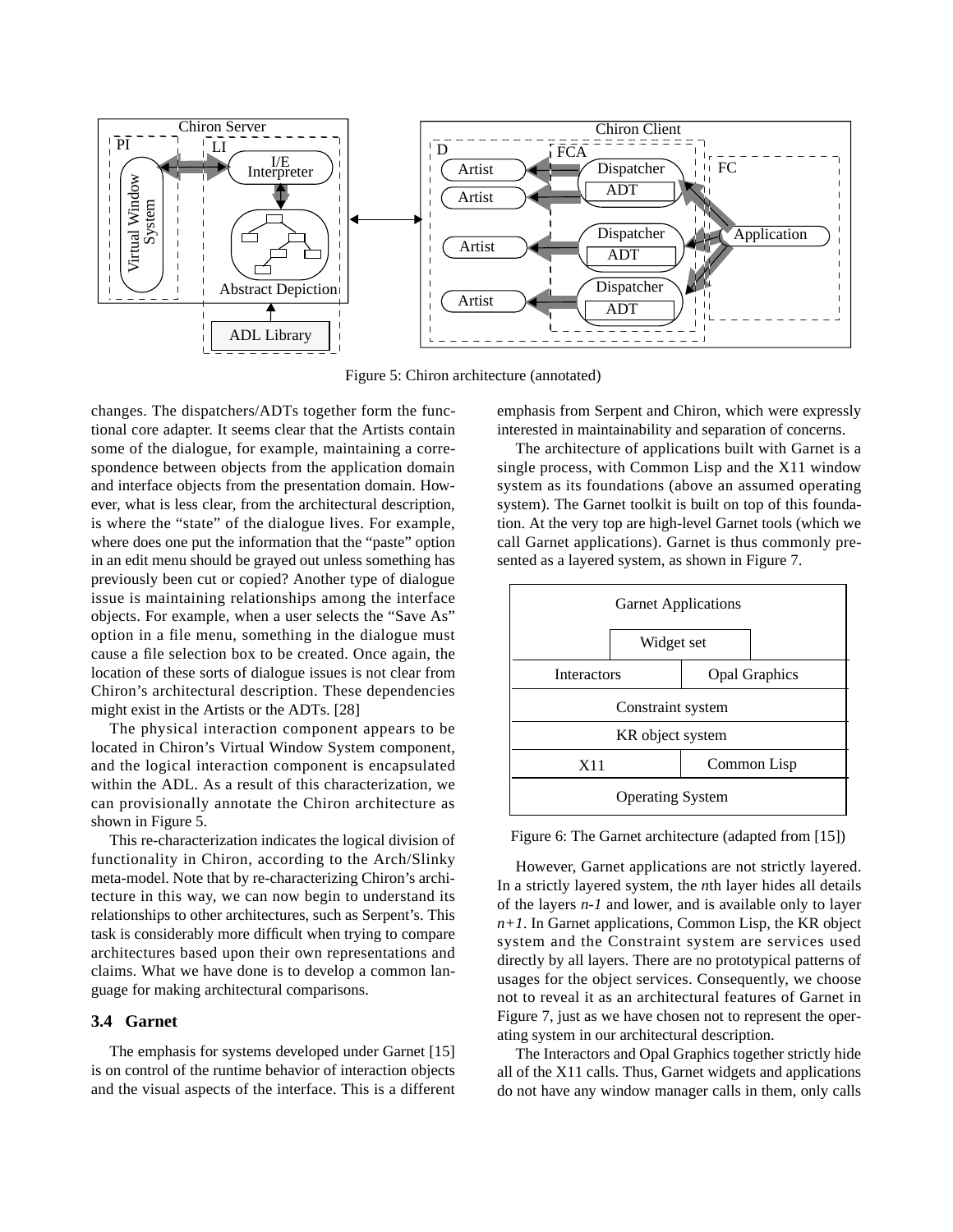to the interactors, object-oriented graphics, constraints and object system. [14]

Given this analysis, we can re-draw Garnet's architecture as follows:



Figure 7: The Garnet architecture (annotated)

The X11 window system fills the physical interaction function. The Widgets, Interactors and Opal graphics collectively provide the logical interaction function, making use of the object and constraint services. Finally, applications in Garnet fulfill the functions of dialogue, functional core adaptor and functional core, again utilizing object and constraint services.

This characterization of Garnet illustrates several points. Garnet applications subdivide logical interaction into three distinct parts. Dialogue, functional core adaptor and functional core are separated from the rest of the system but are not further subdivided within a Garnet application.

How an architecture partitions its functionality indicates the emphases of the architecture. The partitioning is the architectural manifestation of the stated goals of Garnet: control of the runtime behavior of interaction objects and the visual aspects of the interface (physical interaction and logical interaction components) are paramount.

### **4 Analyzing architectural qualities**

One of our key arguments is that software architectures are neither intrinsically good nor intrinsically bad; they can only be evaluated with respect to the needs and goals of the organizations which use them. It is important to understand the life cycle concerns for a particular organization, providing a list of quality factors which can be used to discriminate between good and bad architectural alternatives for that organization.

In the Evolutionary Development Life Cycle project at Carnegie Mellon University, we are concerned with the architecture of systems which have long projected lifetimes—20-30 years. This is an increasingly important segment of the software market. According to a study by Green and Selby, the average age of all software is increasing [9]. In systems such as these, modifiability is of paramount importance. In the domain of user interface development, modifiability is frequently cited as a motivating factor for a particular architecture, since some changes are very common. For this reason, we will evaluate user interface architectures with respect to the property of modifiability.

Modifiability by itself is too abstract to be useful for analysis. In order to understand how to design for modifiability, it is necessary to better understand the ramifications of this attribute. We look at what sorts of modifications to a software system in our domain are possible. When that is accomplished, we then decide what sorts of modifications are *likely*, or representative of the domain. We evaluate each candidate architecture according to how well it supports the set of likely modifications, or benchmark tasks. If the application domain is well understood, this set of benchmark modifications can often be given a sample distribution, for the purposes of ranking the individual evaluations.

This process is akin to choosing a set of benchmark tasks to evaluate the performance characteristics of a piece of software or hardware. These modifications are intended to approximately model the type and distribution of tasks which are typical of an organization's software development life cycle. This is why a set of example modifications is required.

Oskarsson gives an informal characterization of classes of modifications in [16]. Drawing upon his work, we have enumerated the following classes of modifications:

- **•** *Extension of capabilities*: adding new functionality, enhancing existing functionality;
- **•** Deletion of unwanted capabilities: e.g. to streamline or simplify the functionality of an existing application;
- **•** *Adaptation to new operating environments*: e.g. processor hardware, I/O devices, logical devices
- **•** *Restructuring*: e.g. rationalizing system services, modularizing, optimizing, creating reusable components.

In the user interface domain, two classes of modifications prove most common—adaptation to new operating environments and extensions of capabilities. The other classes of modifications—restructuring and deletion of unwanted capabilities—do not constitute a significant percentage of the modifications for user interfaces. We will not include them in our set of modifications.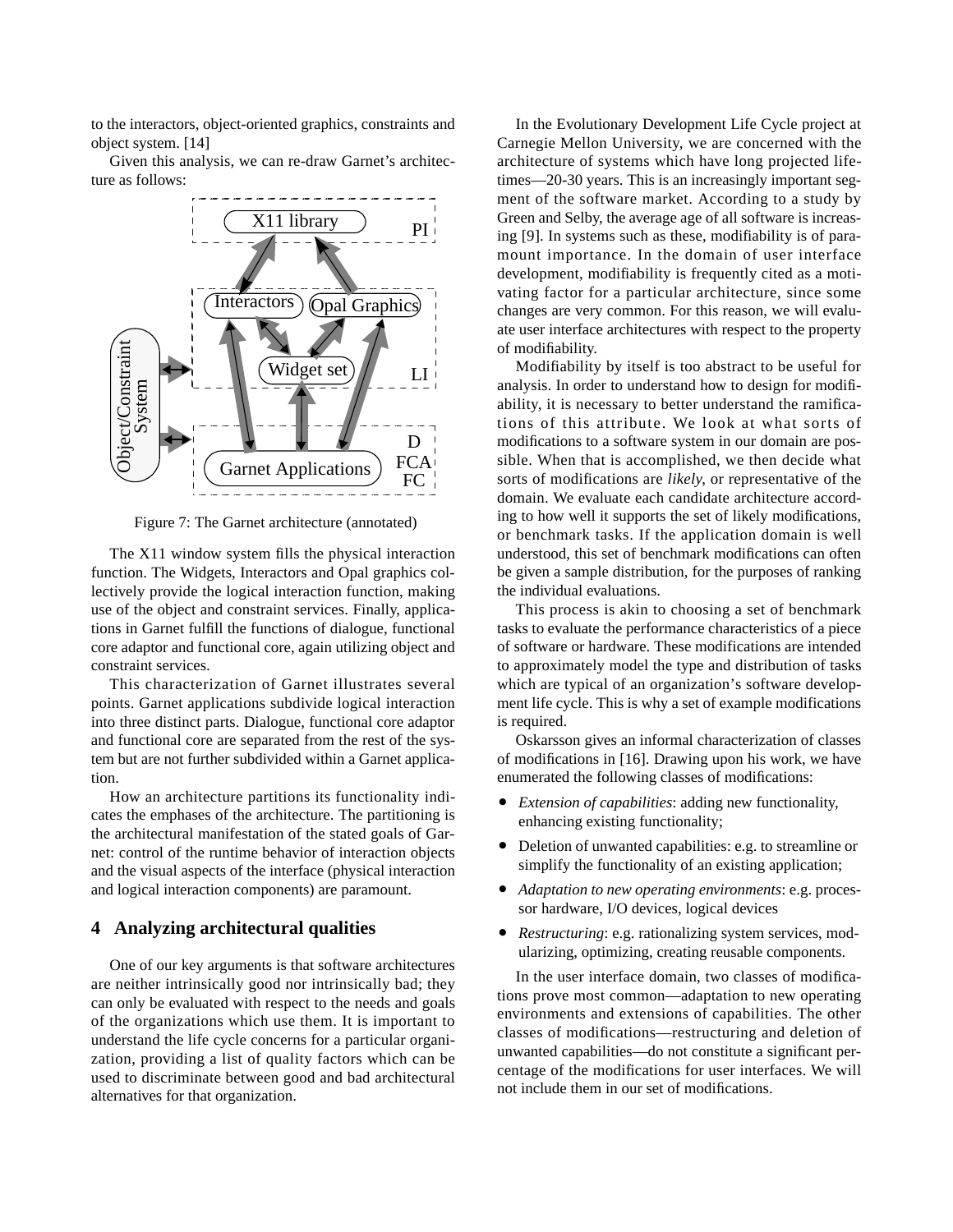*Adaptation to new operating environments* is a common modification activity which user interface architectures must support. For example, this paper is being composed using a desktop publishing system which is available on Unix-based workstations running the X window system, Macintoshes running the Macintosh toolkit, and IBMcompatible PCs, running MS-Windows. In each of these cases, the underlying functionality of the system is identical. What does change are the devices, both logical and physical, used to interact with the program.

The first of our benchmark modification tasks, therefore, is to change the toolkit. For example, a move from using Motif to Fresco would be typical of this category of modification.

Because user interface development is highly iterative, *extensions of capabilities* (adding new features, reorganizing the appearance of the interface, reorganizing the human-computer dialogue) occur frequently. This is particularly so during the initial development of a user interface, but such modifications are also common later in the life cycle.

The user interface life cycle is distinguished from typical software engineering life cycles because it is highly iterative, relying more on prototyping and empirical testing and validation. Requirements for human-computer interaction are often not well understood in advance, and so iteration and prototyping are often the only ways in which to evolve a system's design. Thus this class of change is the most common (and most costly overall) in the user interface life cycle.

We choose as our second benchmark task a modification to the human-computer dialogue. More specifically, the second benchmark modification is to add a single option to a menu, reflecting some piece of application functionality which must be made available to a user.

## **5 Architectural analysis for UI tools**

Now that we have enumerated our set of benchmark modifications—changing the window system/toolkit and adding a single option to a menu—we are in a position to evaluate the degree to which each of our candidate systems provides *architectural* support for these modifications.

## **5.1 Serpent**

### **5.1.1 Changing the toolkit**

Changing the toolkit in Serpent assumes that we have an application running under one toolkit and we want to change to another toolkit which is not currently supported within the Serpent run-time environment. For example, this situation would occur if we had Motif running in a Serpent presentation process and we want to replace it

with OpenLook. What would have to change is both the presentation process and the dialogue.

There are two ways this change can be accommodated in Serpent. If the intended use of the new toolkit is simply to reproduce the look and feel of the old toolkit, then the only modification necessary is to change Serpent's glue code in the presentation process. As discussed in Section 3.2, the glue code provides the logical interaction function for Serpent, but is not isolated in its architectural description, so we conclude that Serpent provides no architectural support for this kind of modification. If the intended use of the new toolkit is to provide new interaction capability, then modifications to the dialogue manager would be necessary, in addition to new glue code.

We can see from this analysis the purpose of the logical interaction function in the Arch/Slinky canonical partitioning. Logical interaction provides a buffer between the dialogue and the physical interaction in order to isolate the effect of changes between them. Architectures that isolate the logical interaction function provide support for this benchmark modification. Serpent, therefore, does not provide architectural support for this modification.

### **5.1.2 Adding a menu option**

Serpent has isolated the dialogue controller, so it is easy to say that the second modification type—adding an option to a menu—will occur somewhere in that process. The dialogue controller process contains two parts, the dialogue manager, which governs the behavior of the dialogue and the active database, which maintains the state of the dialogue. The benchmark modification concerns a change in the behavior of the dialogue, so it is isolated in the dialogue manager. View controllers further subdivide the dialogue manager so that it easier to isolate a specific piece of dialogue behavior, such as a menu. Therefore, we conclude that Serpent provides adequate architectural support for this modification.

### **5.2 Chiron**

#### **5.2.1 Changing the toolkit**

Chiron goes one step beyond Serpent in providing architectural support for this modification. Chiron has isolated the logical and physical interaction functions in separate structures within a Chiron server. Since the Virtual Window System only communicates with the Instruction/ Event Interpreter and its associated Abstract Depiction Library, it is isolated from the rest of the architecture. This architectural isolation means that the Virtual Window System and Instruction/Even Interpreter communicate via a well-defined interface. The existence of such an interface means that different toolkits could be inserted into the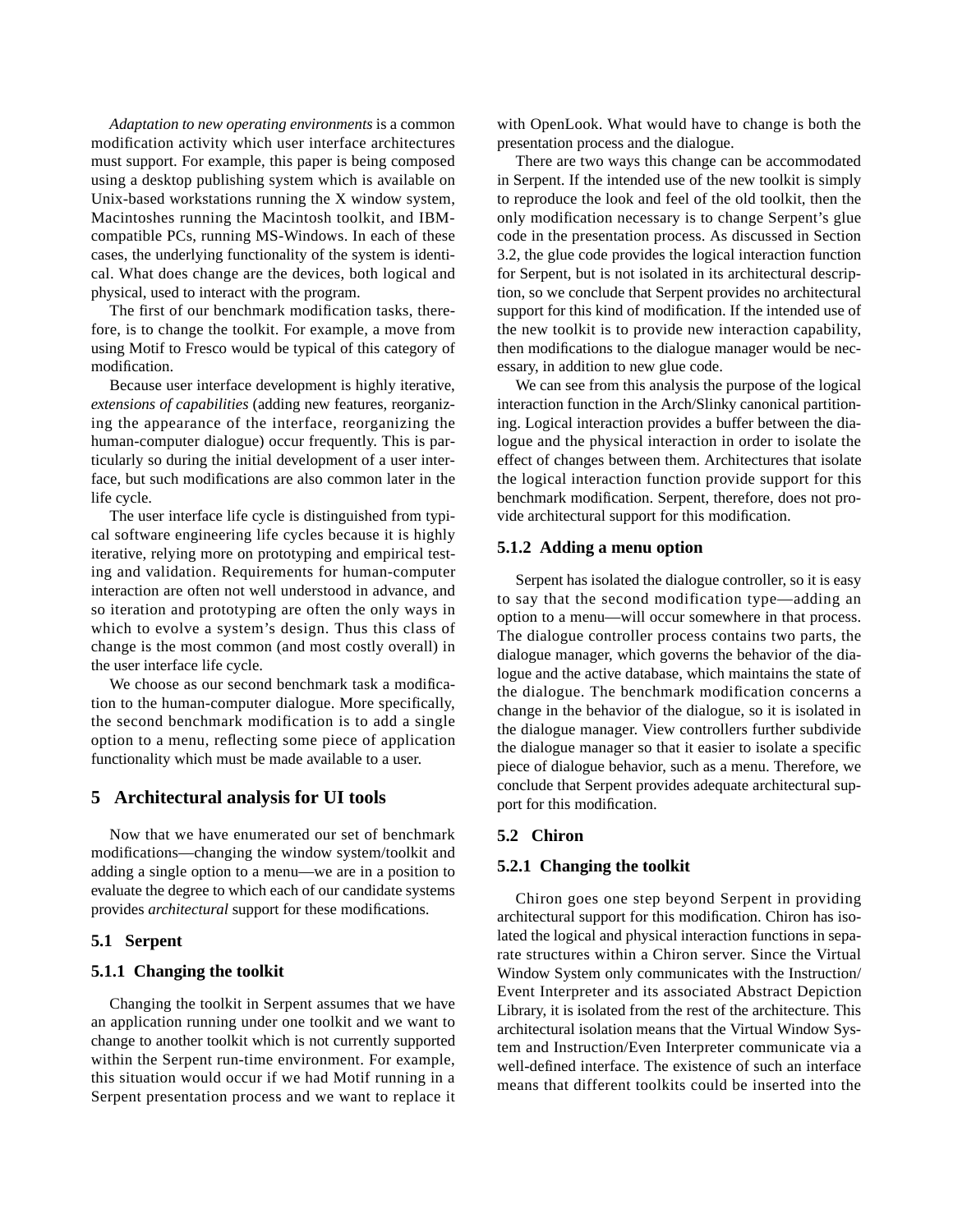architecture as long as they comply with the interface conventions.

This strict separation of concerns aids modifiability, by localizing the effects of a change. Thus, we can conclude that the Chiron architecture provides significant support for this benchmark modification.

#### **5.2.2 Adding a menu option**

Chiron fares slightly less well with respect to the second modification. As stated in section 3.3, the division of dialogue responsibilities between Artists and ADTs is not precisely specified. Hence, a modification to the dialogue may manifest itself as a change to an Artist or an ADT, or both. If the ADTs are well-structured, changes to them should be minimal, in which case a change to the dialogue would be isolated to the Artists.

For this particular modification, it is reasonable to assume that no change to an ADT would be necessary since we are assuming that we want to make available some pre-existing application function which would already be defined in one ADT. The modification in this case is restricted to an Artist which is associated to the ADT containing the desired function. We conclude that Chiron provides architectural support for this benchmark modification.

#### **5.3 Garnet**

### **5.3.1 Changing the toolkit**

Garnet has isolated the toolkit to three components interactors, Opal graphics and widgets—and has hidden any X11 dependencies behind them. Garnet has strictly separated physical interaction, and so we conclude that this modification is supported by the architecture.

### **5.3.2 Adding a menu option**

A dialogue in Garnet is monolithic, and can involve any of the language services which Garnet provides. Thus, changing a menu in Garnet involves locating and modifying the affected Lisp code, which may be a difficult task in a complex interface. The second modification is not architecturally supported by Garnet. Garnet does provide tool and language support for this class of change, but as we stated earlier, that is not the concern of this paper.

### **6 Conclusions and future work**

In this paper, we have provided a architectural analysis method (SAAM) and used it to evaluate user interfaces architectures with respect to modifiability. This method is based upon a common understanding and representation for architectures and an analysis of an organization's lifecycle requirements. SAAM permits the comparison of architectures within the context of an organization's particular needs. This sort of comparison has been hitherto quite difficult.

The SAAM places strong demands on an organization to articulate those quality attributes of primary importance. It also require a selection of benchmark tasks with which to test those attributes. The purpose of the SAAM is not to criticize or commend particular architectures, but to provide a method for determining which architecture supports an organization's needs.

We applied the method to evaluate user interface development environments to determine their architectural support for two benchmark modifiability tasks. We saw that the benchmark tasks could be cast in terms of the Arch/ Slinky metamodel. Therefore, systems with a clear allocation of that functional partitioning to their structure could provide architectural support for the modifications. We emphasize that architectural support for a quality attribute is only one possible type of support. We may also have language or tool support. We recognize that an analysis of these other types of support is an important topic for future research.

Quality attributes is a recognized driver for software architectural design, outside of the user interface domain (e.g. [1]). Consequently, we believe SAAM will work for other attributes. This method of evaluation shows the degree to which an architecture was *designed* to support selected quality attributes. We see a strong link between quality attributes and canonical partitionings. More than one canonical partitioning is possible for a given domain, each accommodating a different set of quality attributes [5]. For example, the multiagent PAC model [7] is a candidate canonical partitioning which emphasizes scalability and construction efficiency.

Finally, what is really desirable is to have metrics for more precisely evaluating attributes in terms of architectures, but our understanding of this topic is not yet sufficient to define any measurements. For now, we simply have ways to analyze, compare and rank architectures. We believe that the work of Henry and Kafura [10] on information flow points the way to an analysis technique for architectures, but it must be augmented by techniques for measuring the understandability and consistency of architectures.

## **7 Acknowledgments**

We would very much like to thank Brian Boesch of ARPA and Dick Martin of the School of Computer Science at CMU for their support of this research. We also thank members of the IFIP Working Group 2.7 (User Interface Engineering) and colleagues at the SEI, specifi